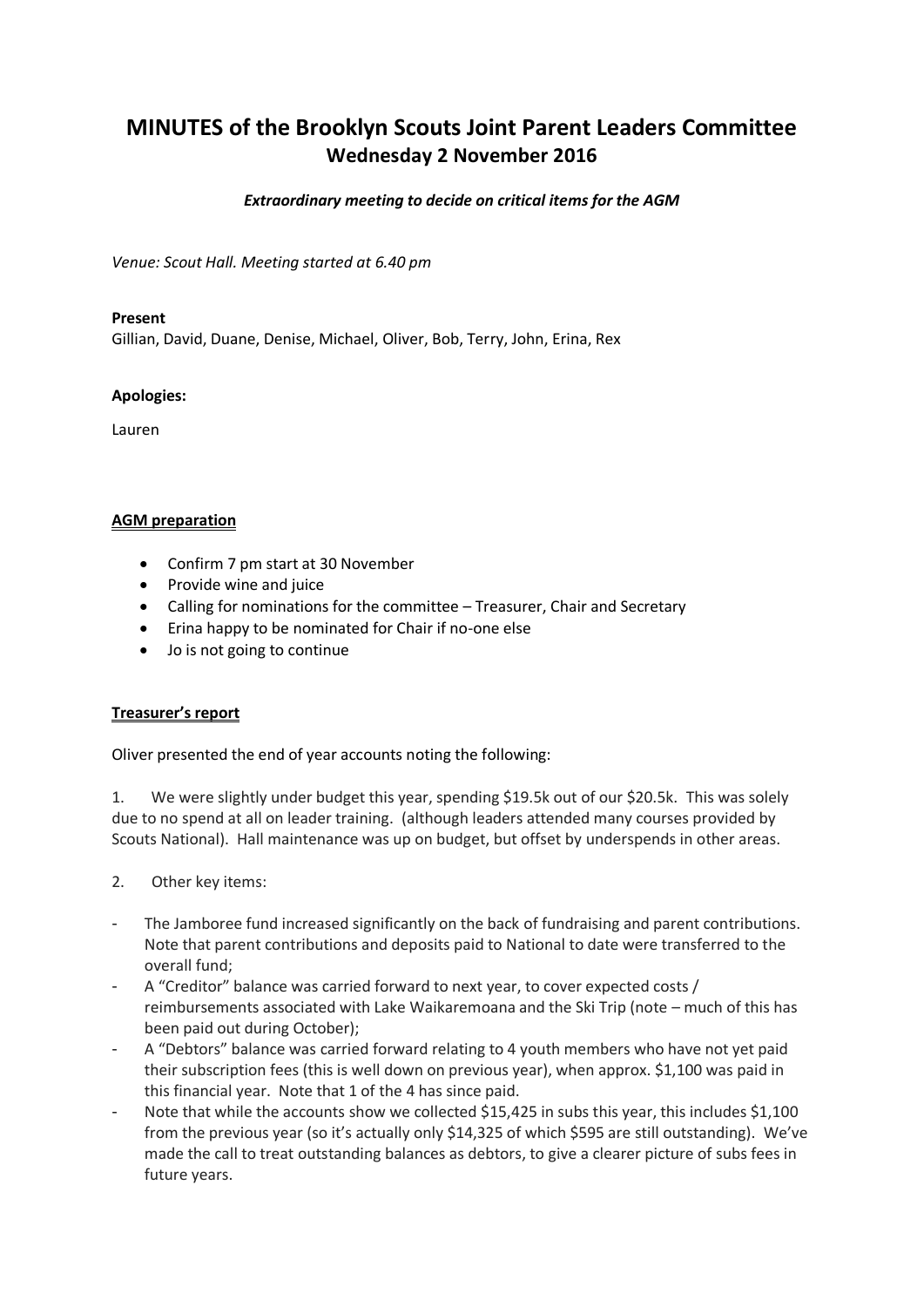- The Deck project was closed, as per committee resolution 16/194 on Sept  $7<sup>th</sup>$ .

The committee resolved to accept the accounts and present them to the AGM.

### Budget for 2017

Oliver talked the group through the budget for 2017. This shows an increase to account for an increase in National fees. All agreed that the budget as presented to the committee should be presented to the AGM meeting for approval.

#### Subs

Oliver presented the modelling for a proposal to increase the subs. Key points included:

- Modelling proposing we take the base fee to \$220
- Signal to the AGM that we're moving to 100% coverage noted stadium being re-tendered next year so no guarantee of ongoing work. Based on current numbers this would be about \$280 – but a \$60 rebate would be available for those doing at least 4 hours work
- Erina noted we need to tighten wording so it's clear rebate would be for parents who support fundraising during the year.
- It was noted we would need to update the member pack
- David suggested Kea parents often have younger kids and not as available. We might want to allow Kea families more leeway as a way of hooking them in. Oliver noted we did already have a \$30 discount.
- Bob wondered if it should be only \$40 rebate (but still 4 hours). This means if we are getting \$15 per hour the group gets something.
- A discussion followed that maybe we aim for \$260 first year then signal \$280 following year
- Terry suggested leaders who have kids should automatically get the rebate. Erina noted this wouldn't need to be agreed by the AGM but could be a policy decision (which she felt was very fair).
- The group agreed with the concept of a rebate. Oliver will do some further modelling to see what the \$40 rebate (on \$260) would look like and will update the committee by email.

## **Second Cubs pack**

Andy presented the discussions that have happened to date.

He noted a key concern is to avoid de-stabilising the existing pack. Andy presented a plan that would step through investigating the key areas and how they might be managed.

He noted his gut feel is that Term 2 would be a better time to start it – if we go ahead. This would mean you could market in Term 1.

Committee discussion points included:

- This is an issue that comes up every year and that risks around establishing a second group could be managed
- A key first step is finding the leaders but six have already been identified
- Some of the practical considerations have already been thought about eg running same programme across both groups which minimises work
- There is no cost in shutting it down if we find it doesn't work.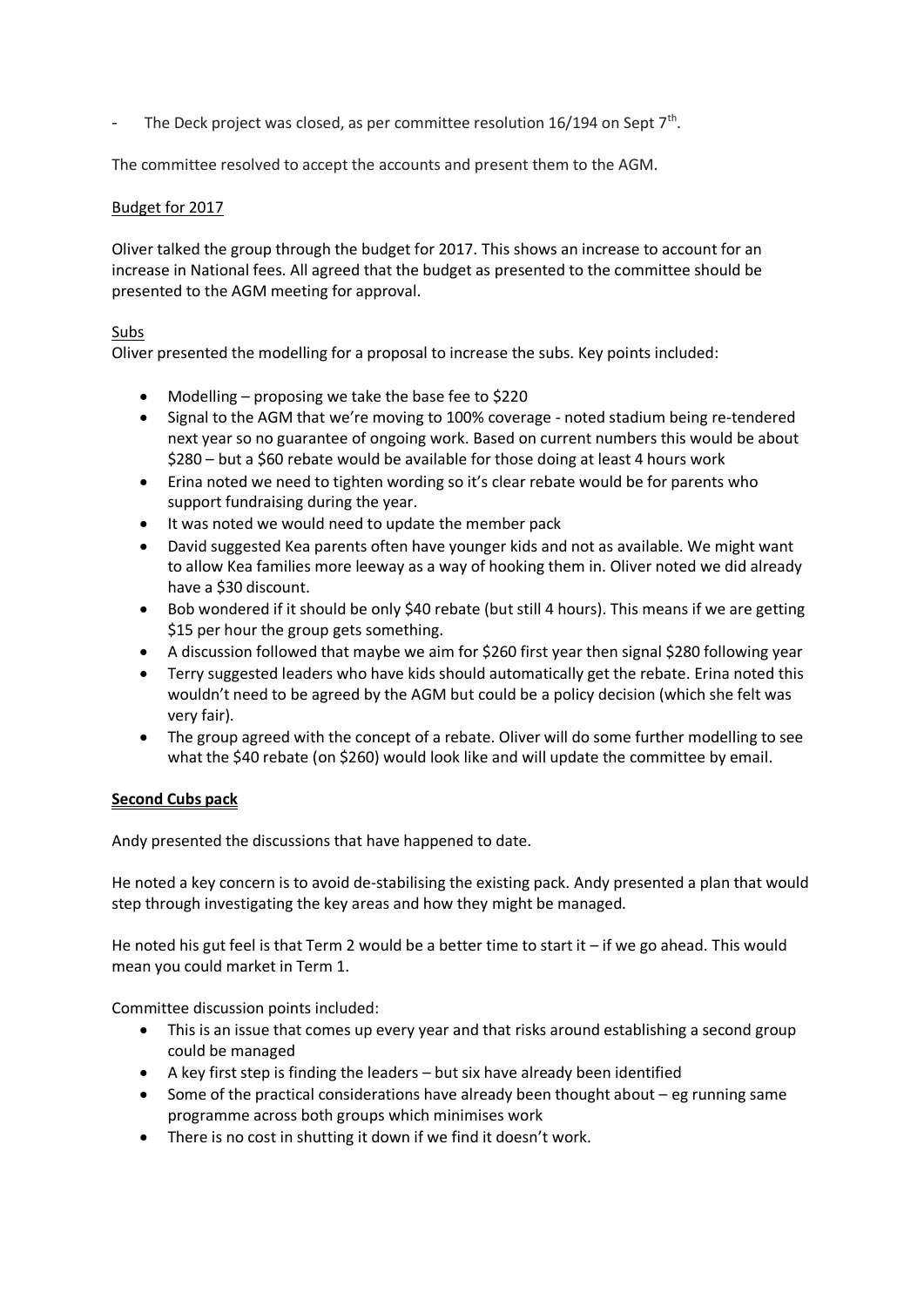A resolution was passed for the Cub leaders to continue exploring a second pack in line with the plan presented by Andy.

John noted a vote of thanks for Andy for his work. **Meeting closed 7.25 pm**

**Next meeting ============== 7 December 2016**